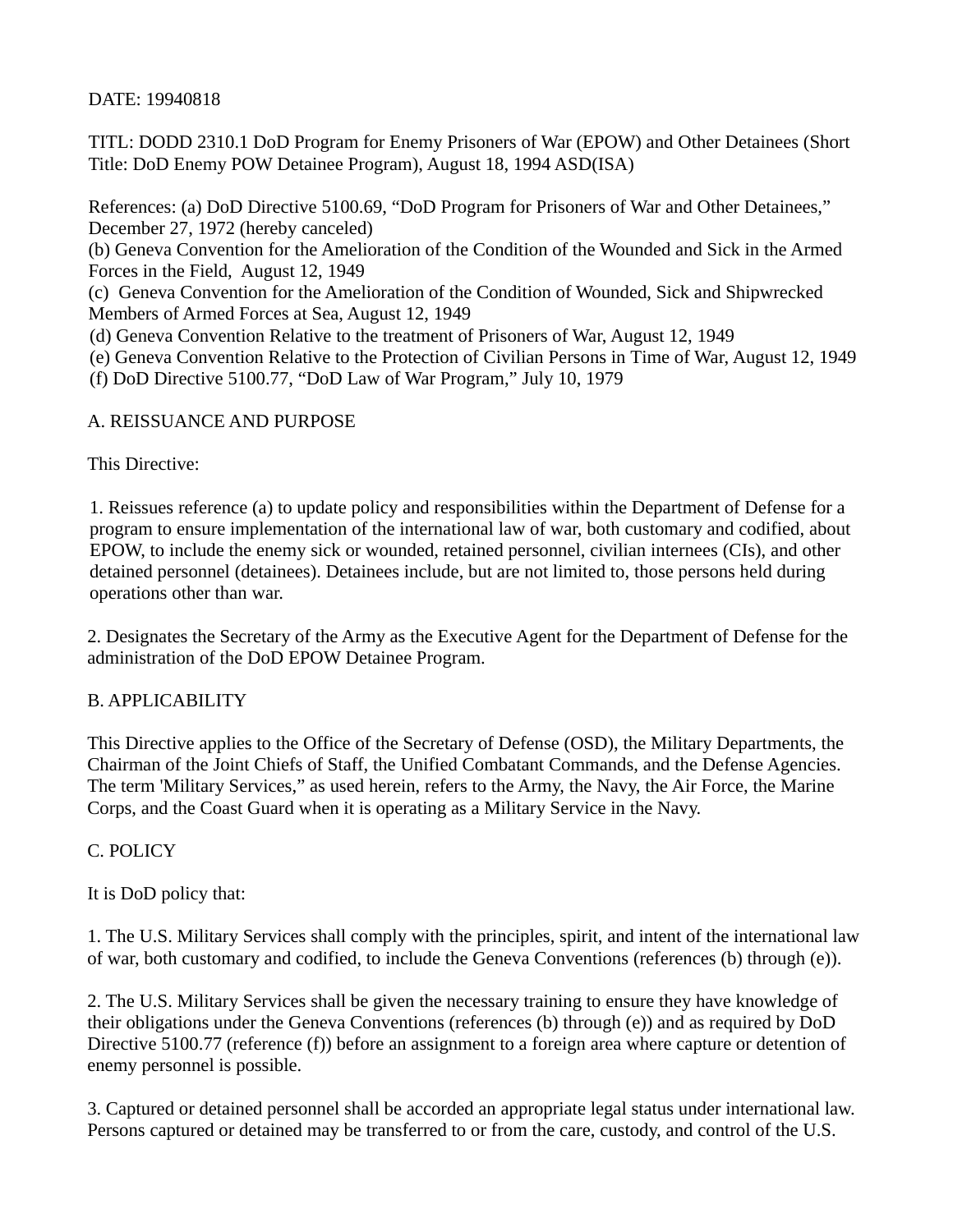Military Services only on approval of the Assistant Secretary of Defense for International Security Affairs (ASD(ISA)) and as authorized by the Geneva Conventions Relative to the Treatment of Prisoners of War and for the Protection of Civilian Person in Time of War (references (d) and (e))

4. Persons captured or detained by the U.S. Military Services shall normally be handed over for safeguarding to U.S. Army Military Police, or to detainee collecting points or other holding facilities and installations operated by U.S. Army Military Police as soon as practical. Detainees may be interviewed for intelligence collection purposes at facilities and installations operated by U.S. Army Military Police.

# D. RESPONSIBILITIES

1. The Under Secretary of Defense for Policy shall:

a. Have primary staff responsibility for the DoD EPOW Detainee Program.

b. Ensure that the ASD(ISA) shall provide for overall development, coordination, approval, and promulgation of major DoD policies and plans, including final coordination of such proposed plans, policies, and new courses of action with the DoD Components and other Federal Departments and Agencies as necessary.

2. The Secretary of the Army, as the DoD Executive Agent for the administration of the DoD EPOW Detainee Program, shall act on behalf of the Department of Defense in the administration of the DoD EPOW Detainee Program to:

a. Develop and provide policy and planning guidance for the treatment, care, accountability, legal status, and administrative procedures to be followed about personnel captured or detained by, or transferred from the care, custody, and control of, the U.S. Military Services.

b. Provide for an EPOW and CI camp liaison and assistance program on transfer of persons captured or detained by the U.S. Military Services.

c. Plan for and operate a U.S. EPOW and CI Information Center and its branches.

d. Under the Geneva Conventions Relative to the Treatment of Prisoners of War and for the Protection of Civilian Persons in Time of War (references (d) and (e)), on the outbreak of an armed conflict, or when persons are captured or detained by the U.S. Military Services in the course of the full range of military operations, ensure that a national-level information centre exists that can fully serve to account for all persons who pass through the care, custody, and control of the U.S. Military Services.

e. Provide, in coordination with the ASD(ISA), appropriate reports to the OSD, the Chairman of the Joint Chiefs of Staff, and information or reports to other U.S. Government Agencies or Components, to include the Congress of the United States, od to the International Committee of the Red Cross.

f. Designate a single point of contact to provide necessary advice and technical assistance to the ASD(ISA), the Military Departments, and the Chairman of the Joint Chiefs of Staff.

g. Ensure that the Judge Advocate General of the Army, in coordination with the Army General Counsel and the General Counsel of the Department of Defense, provides legal guidance within the Department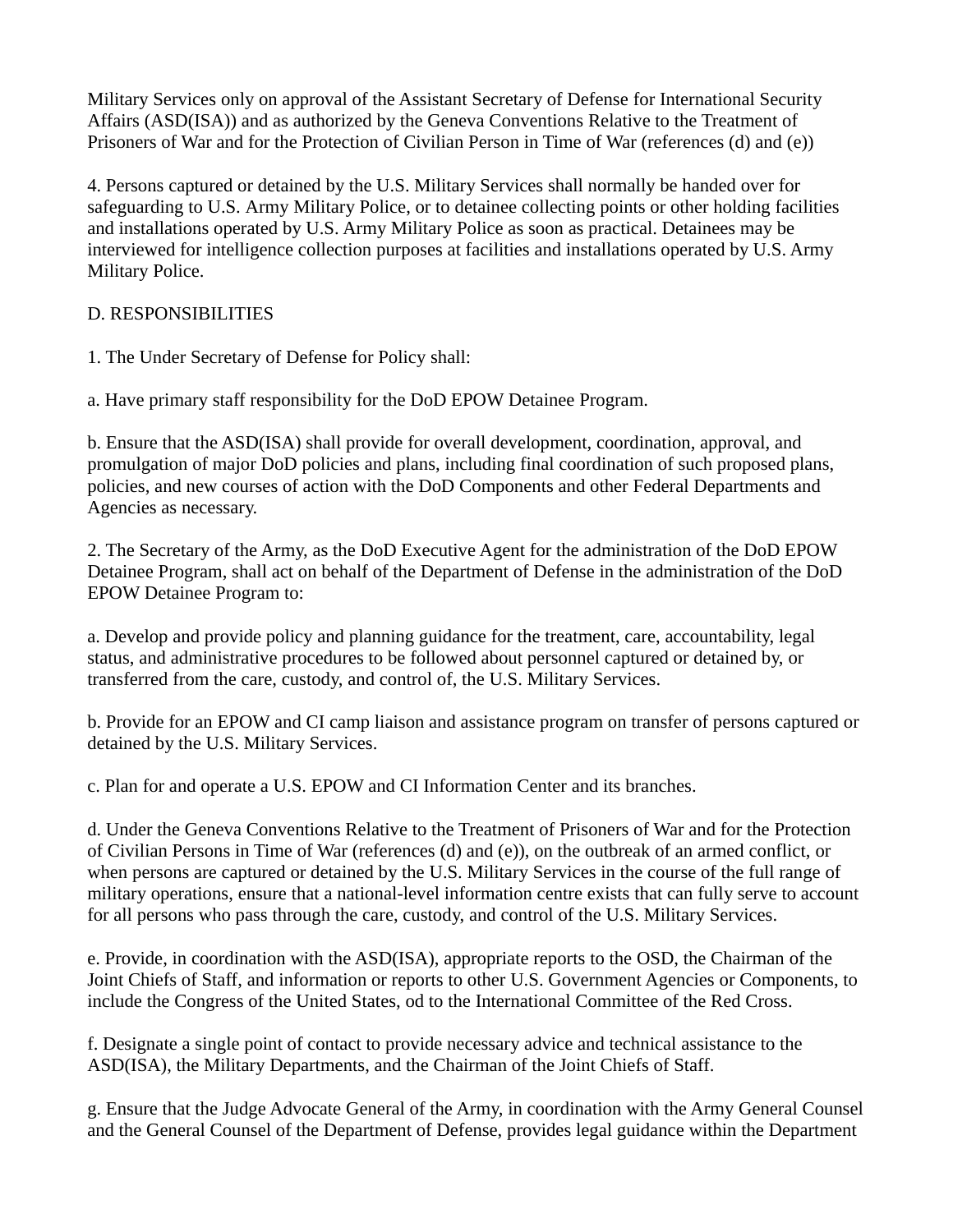of Defense about the DoD EPOW Detainee Program, to include review of plans and policies developed in connection with the program, and coordination of special legislative proposals and other legal matters with other Federal Departments, Agencies, or Components.

3. The Secretaries of the Military Departments shall:

a. Develop internal policies and procedures consistent with this Directive in support of the DoD EPOW Detainee Program

b. Ensure that appropriate training, as required, under DoD Directive 5100.77 (reference (f)), is provided so that the principles of the Geneva Conventions (references (b) through (e)), and obligations under them, are known by members of their departments.

c. Ensure that suspected or alleged alleged violations of references (b) through (e) and other violations of the international law of war are promptly reported to the appropriate authorities and investigated in accordance with DoD Directive 5100.77 (reference (f)).

4. The Commanders of the Unified Combatant Commands shall:

a. Issue and review appropriate plans, policies, and directives as necessary in consonance with this Directive.

b. Provide for the proper treatment, classification, administrative processing, and custody of those persons captured or detained by the Military Services under their command and control.

c. Ensure that suspected or alleged violations of references (b) through (e) and other violations of the international law of war are-promptly reported to the appropriate authorities and investigated in accordance with reference (f)

d. Ensure that personnel deployed in support of the range of military operations are cognizant of their obligations under references (b) through (e), and, more generally, the law of war.

5. The Chairman of the Joint Chiefs of Staff shall:

a. Provide a review of plans, polocies, and programs of Commanders of Combatant Commands to ensure conformance with this Directive.

b. Ensure that appropriate planning documents provide for and use intellignce estimates of numbers and rate of capture of EPOW, CIs, or other detainees.

c. Ensure that operational exercises routinely test capabilities to provide care, custody, and control of EPOW, CIs, and other detainees.

d. Ensure that a single point of contact is designated within the Chairman's organization to act on the policy, politico- military, and other issues involved in the execution of this Directive, and provide necessary liaison with OSD and the Department of State, the Services, and the Combatant Commands.

6. The Assistant to the Secretary of Defense for Public Affairs shall monitor the public affairs aspects of the DoD EPOW Detainee Program, provide public affairs policy guidance as appropriate, and provide